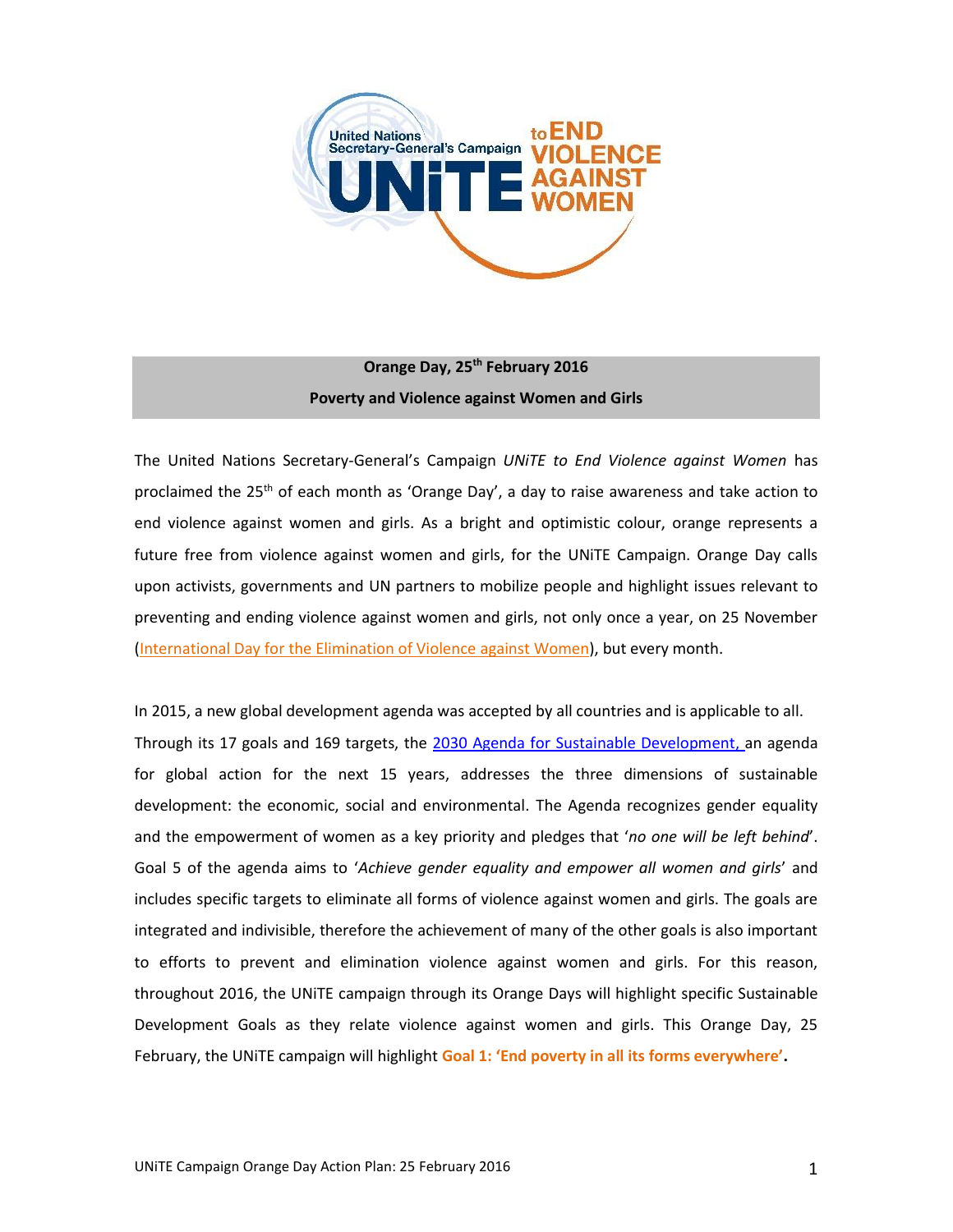# **POVERTY AND VIOLENCE AGAINST WOMEN AND GIRLS: BREAKING THE CYCLE THROUGH GENDER EQUALITY AND WOMEN'S EMPOWERMENT**

While billions of people live in poverty, women are more likely to do so due to heightened vulnerability for a variety of reasons including unequal access to paid work, lower earnings, lack of social protection and reduced education opportunities. Women continue to be denied equal pay for work of equal value and are less likely than men to receive a pension. Globally, women's earnings are 24 per cent less than men's and on average women earn half as much income as men over their lifetimes. Women also do almost two and a half times as much unpaid care and domestic work.

Although violence against women and girls takes place across all socio-economic groups, living in poverty exposes women to particular risks. Lack of economic autonomy can reduce women's choices, exposing them to heightened risk of violence and sexual exploitation, limiting avenues of escape from violent situations, and creating additional barriers to accessing healthcare, police, legal and social services. Poverty in turn can be a consequence of violence, causing women to lose income and affecting their capacity to work or complete their education. These risks are often compounded for women who face other forms of discrimination aside from gender discrimination, such as on the basis of race, sexuality or disability.

The effects of, and responses to, the recent global financial crisis, which resulted in low growth and high unemployment, have brought about further challenges. Austerity measures have resulted in cutbacks in infrastructures, including health and support services for women and girls subjected to violence, while rendering them more vulnerable to sexual exploitation including trafficking

#### **SUSTAINABLE DEVELOPMENT GOAL 1: END POVERTY IN ALL ITS FORMS EVERYWHERE**

The Sustainable Development Agenda recognizes the eradication of poverty as the greatest global challenge and highlights the empowerment of women and girls as central to sustainable development. It includes targets to eradicate all extreme poverty by 2030, and reduce by half the proportion of men, women and children of all ages living in poverty according to national definitions. It highlights the need to ensure the equal rights of all to economic resources and basic services, as well as the implementation of national systems of social protection and pro-poor gender-sensitive development strategies.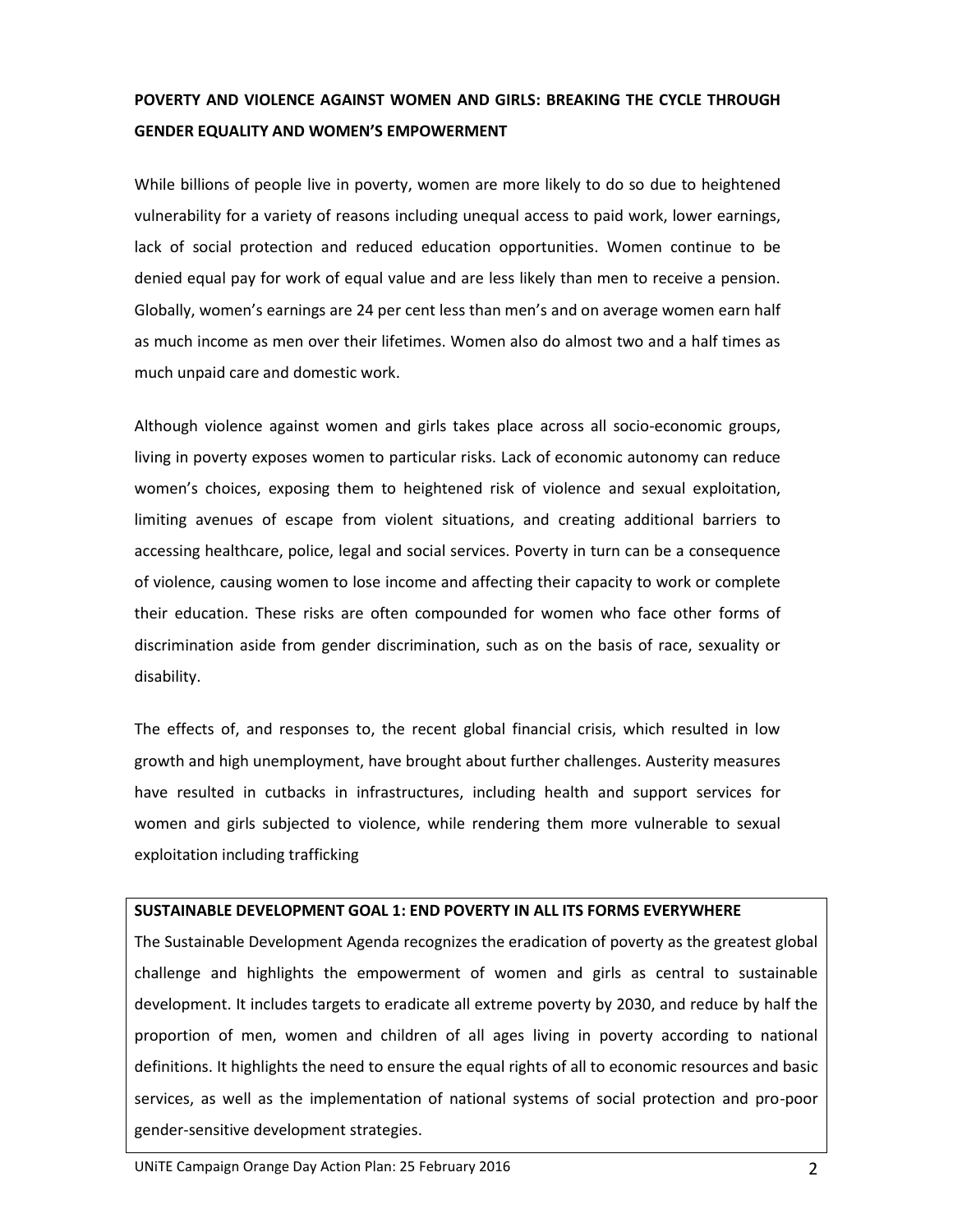#### **INITIATIVES AND SOLUTIONS**

Ending gender discrimination and achieving gender equality are key to the eradication of poverty and violence against women and girls. Investing in women's economic empowerment paves the way for women to gain economic independence and make significant contributions to economies. At the local and national level, initiatives often led by women's organizations and civil society organizations aim to support women's economic empowerment.

Many international commitments support women's economic empowerment, including the Beijing Platform for Action, the Convention on the Elimination of All Forms of Discrimination against Women and a series of International Labour Organization (ILO) conventions on gender equality. UN Women supports women's economic empowerment in line with these, and with the growing body of evidence that shows that gender equality significantly contributes to advancing economies and sustainable development.

UN Women works with a variety of partners through its programmes and promotes women's ability to secure decent jobs, accumulate assets, and influence institutions and public policies determining growth and development. UN Women also facilitates **Empower Women**, an open global online community of viewers and registered members promoting knowledge mobilization, innovation and partnerships for women's economic empowerment, which is dedicated to empowering women to achieve their full economic potential by inspiring both women and men to become advocates, change-makers and leaders in their community.

In a significant recent global development, the UN Secretary-General announced the launch a High-[Level Panel on Women's Economic Empowerment](http://www.empowerwomen.org/es/news/first-ever-high-level-panel-on-womens-economic-empowerment). The panel will provide thought leadership and mobilize concrete actions aimed at closing economic gender gaps that persist around the world, and will provide recommendations for the implementation of the 2030 Agenda for Sustainable Development to improve economic outcomes for women and promote women's leadership in driving sustainable and inclusive, environmentally sensitive economic growth. The panel is backed by the United Kingdom, the World Bank Group and UN Women.

#### **ORANGE DAY ACTIVITIES**

 Host an online or offline event to discuss the links between violence against women, poverty and discrimination. Explore how the new global development agenda can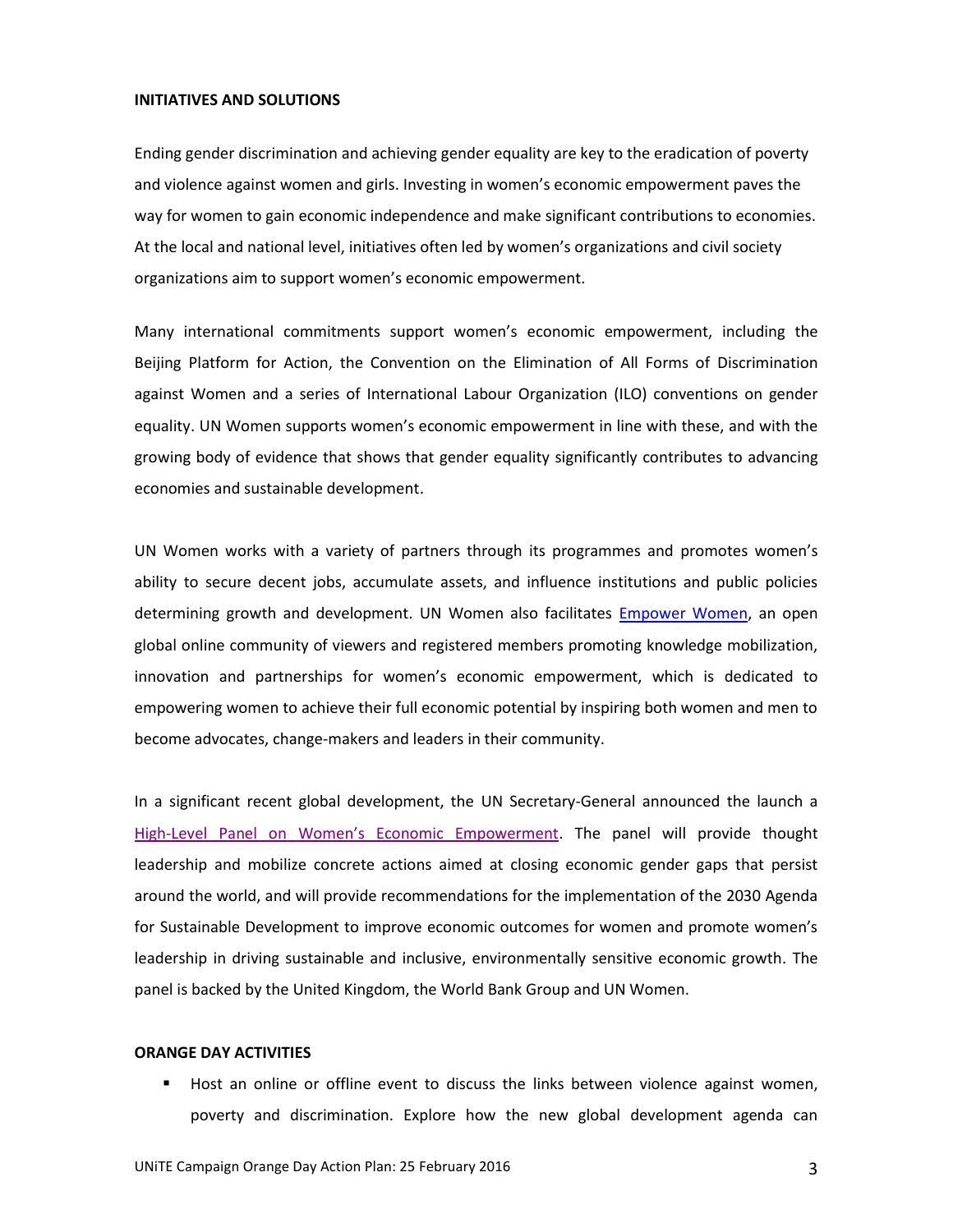advance women's empowerment and rights. Invite development organizations, local governments and community leaders to participate.

- Visit [EmpowerWomen](http://www.empowerwomen.org/en) and become a Champion for women's economic empowerment to make a positive change in women's lives. If you are in business, share the story of your business: how you arrived at success, the challenges you faced, and recommendations to other business women. Participate in online and offline events and opportunities for making a difference in your life and that of others. Initiate dialogues, contribute your expertise, skills and knowledge and take the opportunity to learn from other members' local experiences, lessons learned and good practices.
- Follow the High-[Level Panel on Women's Economic Empowerment](http://www.empowerwomen.org/es/news/first-ever-high-level-panel-on-womens-economic-empowerment) and watch out for the outcomes of its inaugural meeting at the  $60<sup>th</sup>$  Commission on the Status of Women in March.
- Find out more about projects aimed at women's economic empowerment in your area and what you can do to support them.
- Wear orange on February 25<sup>th</sup> to show your support for women's economic empowerment and an end to poverty and violence against women and girls.

### **USEFUL RESOURCES**

- [The Progress of the World's W](http://www.unwomen.org/en/digital-library/publications/2015/4/progress-of-the-worlds-women-2015)omen 2015
- Th[e 2030 Agenda for Sustainable Development](http://www.un.org/ga/search/view_doc.asp?symbol=A/69/L.85&Lang=E)
- Planet 50-50 Step It Up for Gender Equality<http://beijing20.unwomen.org/en/step-it-up>
- UN Women thematic brief on women's empowerment
- [http://www2.unwomen.org/~/media/headquarters/attachments/sections/library/publica](http://www2.unwomen.org/~/media/headquarters/attachments/sections/library/publications/2013/12/un%20women_ee-thematic-brief_us-web%20pdf.ashx?v=3&d=20141013T121456) [tions/2013/12/un%20women\\_ee-thematic-brief\\_us](http://www2.unwomen.org/~/media/headquarters/attachments/sections/library/publications/2013/12/un%20women_ee-thematic-brief_us-web%20pdf.ashx?v=3&d=20141013T121456)[web%20pdf.ashx?v=3&d=20141013T121456](http://www2.unwomen.org/~/media/headquarters/attachments/sections/library/publications/2013/12/un%20women_ee-thematic-brief_us-web%20pdf.ashx?v=3&d=20141013T121456)
- World Bank Video: To End Poverty, Eliminate Gender-Based Violence
- [http://www.worldbank.org/en/news/video/2015/11/25/to-end-poverty-eliminate](http://www.worldbank.org/en/news/video/2015/11/25/to-end-poverty-eliminate-gender-based-violence)[gender-based-violence](http://www.worldbank.org/en/news/video/2015/11/25/to-end-poverty-eliminate-gender-based-violence)
- Read about UNDP's work on women's empowerment [http://www.undp.org/content/undp/en/home/ourwork/womenempowerment/overview](http://www.undp.org/content/undp/en/home/ourwork/womenempowerment/overview.html) [.html](http://www.undp.org/content/undp/en/home/ourwork/womenempowerment/overview.html)